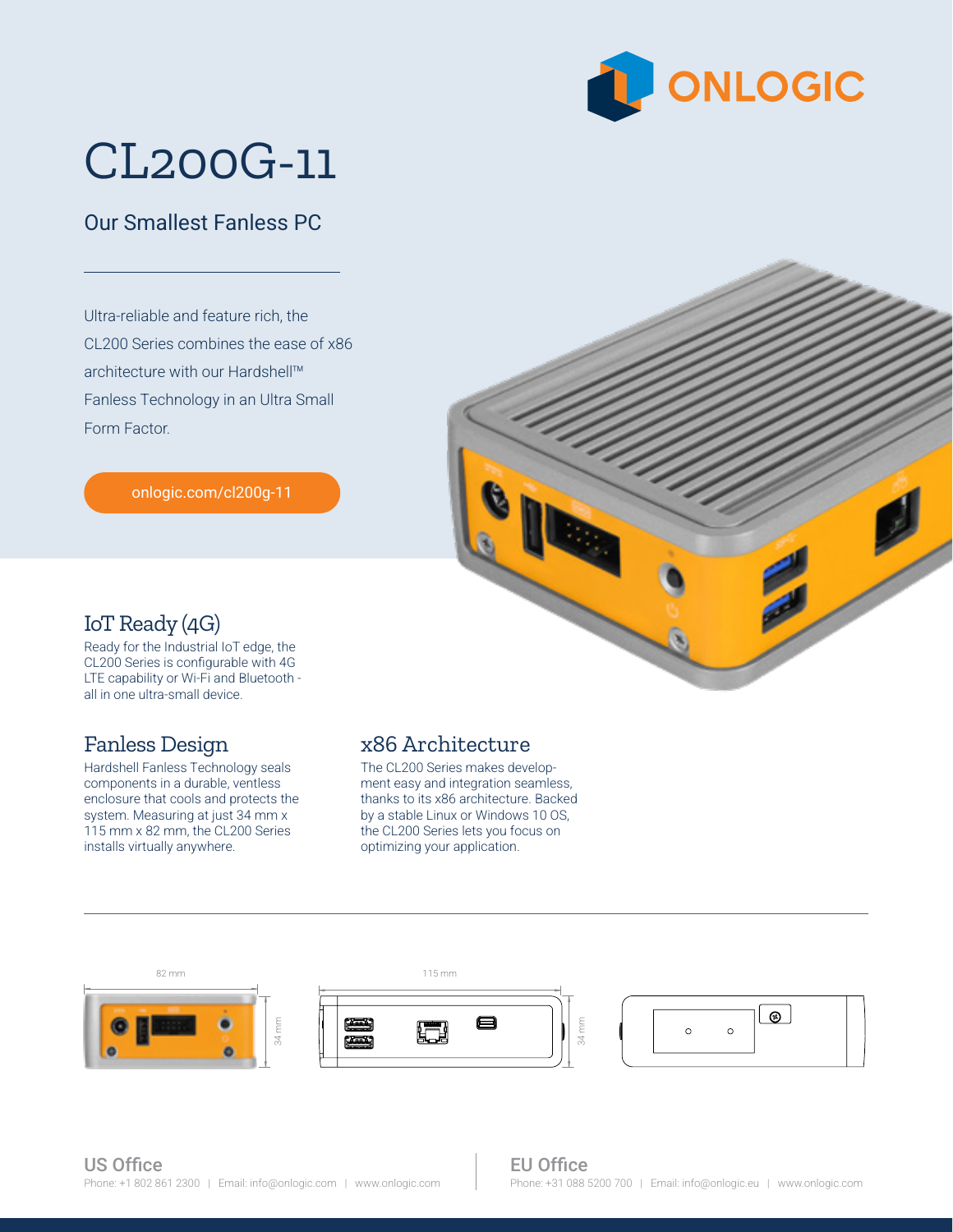

| System              |                          |
|---------------------|--------------------------|
| Processor           | Intel Celeron N3350      |
| Processor Speed     | $1.1$ GHz                |
| Processor Cores     | $\mathfrak{D}$           |
| Integrated Graphics | Intel HD Graphics 500    |
| Memory              | <b>I PDDR4</b><br>$1$ GB |

| <b>Expansion &amp; Features</b> |                                                                                      |  |
|---------------------------------|--------------------------------------------------------------------------------------|--|
| Expansion & Storage             | 1 PCIe Mini Card (Half-Height)<br>MicroSD Card<br>mSATA (Shared PCIe Mini Card Slot) |  |
|                                 |                                                                                      |  |
| <b>Mechanical</b>               |                                                                                      |  |
| Dimensions (WxHxD)              | 115 mm x 82 mm x 34 mm                                                               |  |

DIN-mount<br>VESA-mount Wall-mount

Mounting Options

| Rear I/O   |                                                          |
|------------|----------------------------------------------------------|
| <b>USB</b> | 1 USB 2.0 port                                           |
| Serial     | 1 COM Port (RS-232)                                      |
| Power      | 1 DC Input Jack (12 V)                                   |
| Other      | Power Button, power indicator LED<br>1 MicroSD Card slot |

| Front I/O       |                                      |
|-----------------|--------------------------------------|
| <b>USB</b>      | 2 USB 3.0 Ports                      |
| <b>Fthernet</b> | 1 Gb LAN Port with Realtek RTI 8111G |
| Video           | 1 Mini-DisplayPort                   |

| Side I/O |                 |
|----------|-----------------|
| Other    | 4 Antenna jacks |

| <b>Environmental &amp; Regulatory</b> |                                                                                                                                                                                                                                     |  |
|---------------------------------------|-------------------------------------------------------------------------------------------------------------------------------------------------------------------------------------------------------------------------------------|--|
| Operating Temperature                 | $0^{\circ}$ C ~ 40 $^{\circ}$ C                                                                                                                                                                                                     |  |
| Certifications                        | 2002/96/EC (WEEE Directive)<br>2011/65/EU (RoHS 2 Directive)<br>Additional Safety and EMC certifications pending<br>CB scheme<br>CF<br>FN 55024<br>FN 55032<br>FN 62368-1<br>FCC 47 CFR Part 15<br>IFC 62368-1<br>IP50<br>UI Listed |  |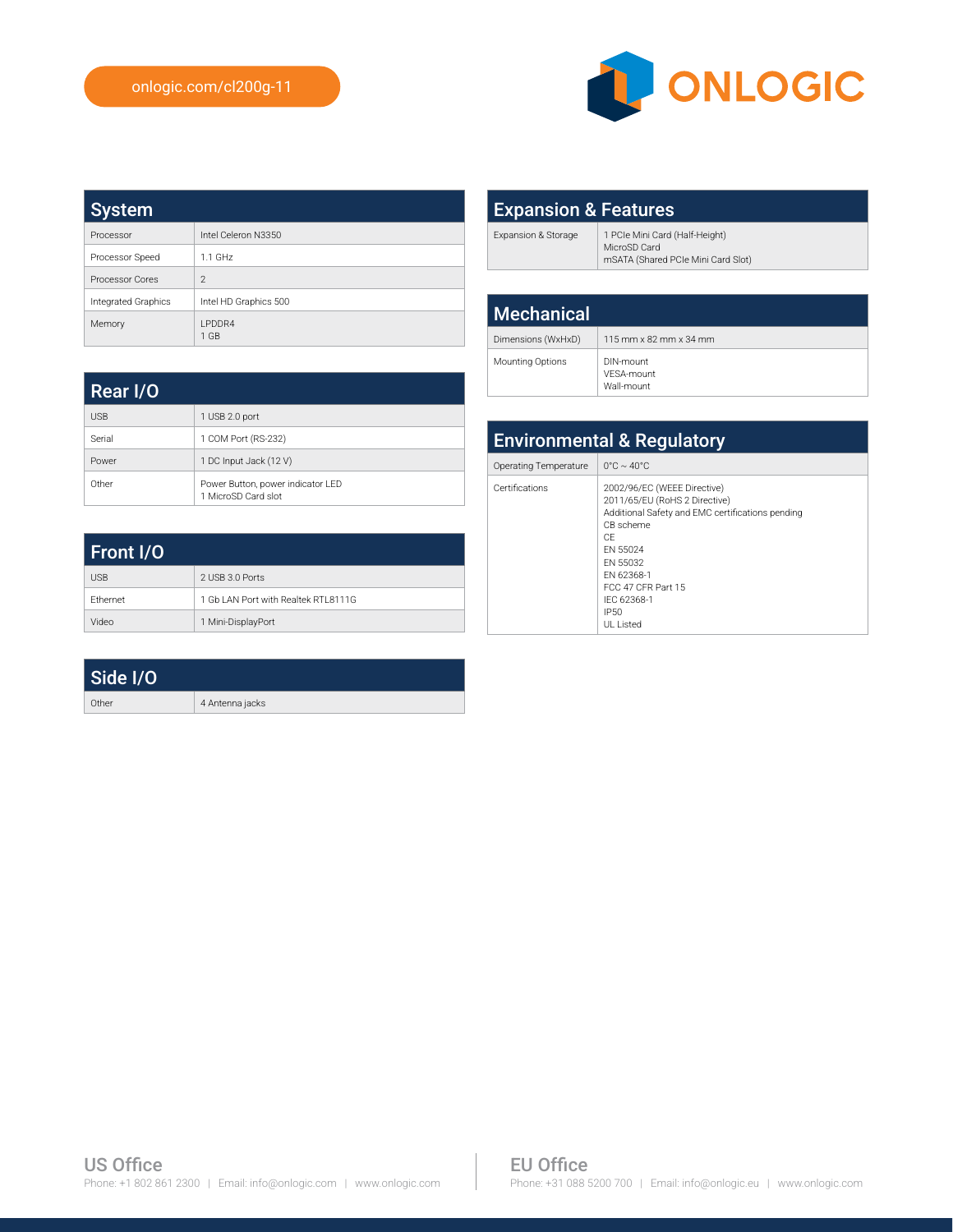

## CL200G-11 Dimensional Drawings

Industrial USFF Edge Device **All measurements in mm** 



CL200G-11 FRONT



BACK SIDE AND INTERNATIONAL SERVICES OF THE SIDE OF THE SIDE OF THE SIDE OF THE SIDE OF THE SIDE OF THE SIDE O